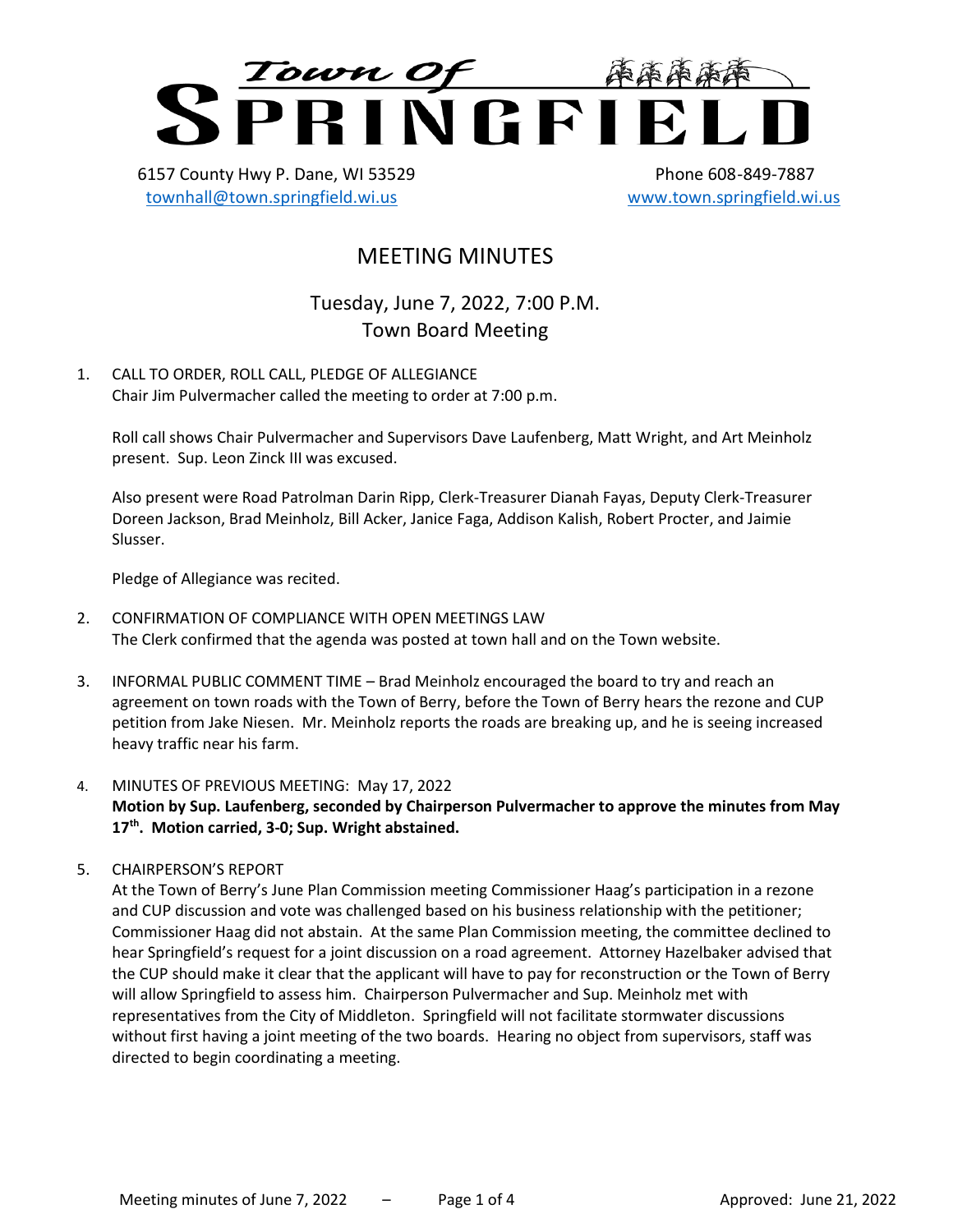# **Town Of FAAA**

6157 County Hwy P. Dane, WI 53529 Phone 608-849-7887 [townhall@town.springfield.wi.us](mailto:townhall@town.springfield.wi.us) [www.town.springfield.wi.us](http://www.town.springfield.wi.us/)

# 6. OPERATOR LICENSES (\* TO APPEAR IN PERSON)

Tamara Ballweg \*Jaimie Slusser

R BAR Shirley Noltner Leah Page Bruckert Carly Heimbecker Christy Ripp Travis Williams Amber Googins Dana Karls Malorie Storey Bryce Beatty \*Jessica Thompson Kyle Pahnke

GAME TIME

Tammy Maier Henry Beck Adam Czeskleba Marlys Smith Jim Wilson Blake Bradley SPRINGFIELD INN Kim Fitzgerald Edward Drager Mike Elvert Charles Pulvermacher

Barbara Heimbecker Michael Byrne Stephanie Griffin Joshua Mueller Kimberly Miller Danny Call

SPRINGFIELD MOBIL

Kathy Perez Sheila Gray-Otto Brianna Otto

CONNIES HOME PLATE Daniel Noltner

Christie Schaeffer Robin Bong Rene' Miller Lauryn Durtschi-Jones Travis Noltner Kyle Clapper Chantel M Pivotto Melanie Noltner Chelsea Ripp Tyrel John Foye Liam Belleveau Emmalee Ramsay

MISSOURI TAVERN

Bruce Pfeiffer Tyce Shirley Brittany Voss Caitlin O'Connell Megan Tallard Melissa Smith-Ramos Ashley Hellenbrand

INDEPENDENTS Mike Pertzborn

HAWKS NEST Debra Hellenbrand Randall Laufenberg Hannah Laufenberg Nolan Smith Sydney Mueller

Applicant Jaimie Slusser declined to discuss details of her OWI charge, as the case is still pending. **Motion by Sup. Meinholz, seconded by Sup. Wright to table Jaimie Slusser's and Jessica Thompson's applications for resolution or appearance. Motion carried, 4-0.**

**Motion by Chairperson Pulvermacher, seconded by Sup. Meinholz to grant operators licenses to the rest of the applicants, except for Jessica and Jaimie. Motion carried 4-0.**

# 7. APPROVED CSM UPDATE/REVISION—5827 COUNTY HWY. P

The previously approved CSM has not been recorded; the required outlot counted toward the maximum number of land divisions allowed by certified survey map. The revision eliminated the eight acre farmette, kept the three new residential lots in the same locations, and creates a reconfigured outlot that will include the ponds, a walking trail, and the shared driveway/road; the farm house and buildings will remain with the unplatted lands. Attorney Hazelbaker recommends a motion to approve the revised CSM and restricting the Outlot by adding a CSM note, so it can't be sold without permission of the Town; the Outlot would have Lots 1, 2 and 3 as tenants in common.

**Motion by Chairperson Pulvermacher, seconded by Sup. Laufenberg with an accepted friendly amendment by Attorney Hazelbaker to approve the CSM update with a note to be added indicating the Outlot is not to be sold without approval of the Town; all previous conditions of Board approval carry forward to the CSM. Motion carried, 4-0.**

8. PLAT ACCESS REVISION AND PUBLIC STREET CONNECTION REQUEST REVIEW AND APPROVAL—6506 HWY. 19, RESOLUTION 2022-01

The Acker Family Trust has revised their proposed plat access to Highway 19 to ensure the project will meet State and local slope and grade requirements. DOT requirements do not require a bypass or turn lane. Engineers suggest locating the new proposed road farther west on Highway 19. The new proposal would eliminate two existing driveways. DOT requires town approval by resolution and submittal of an application for a new road access.

**Motion by Sup. Wright, seconded by Sup. Laufenberg to support the application and resolution for a public street connection to Highway 19, approximately 520' west of Kingsley Road. Motion carried 4-0.**

9. REZONE/DEED RESTRICTIONS: KALISH HOLDINGS, LLC, 0808-043-9300-0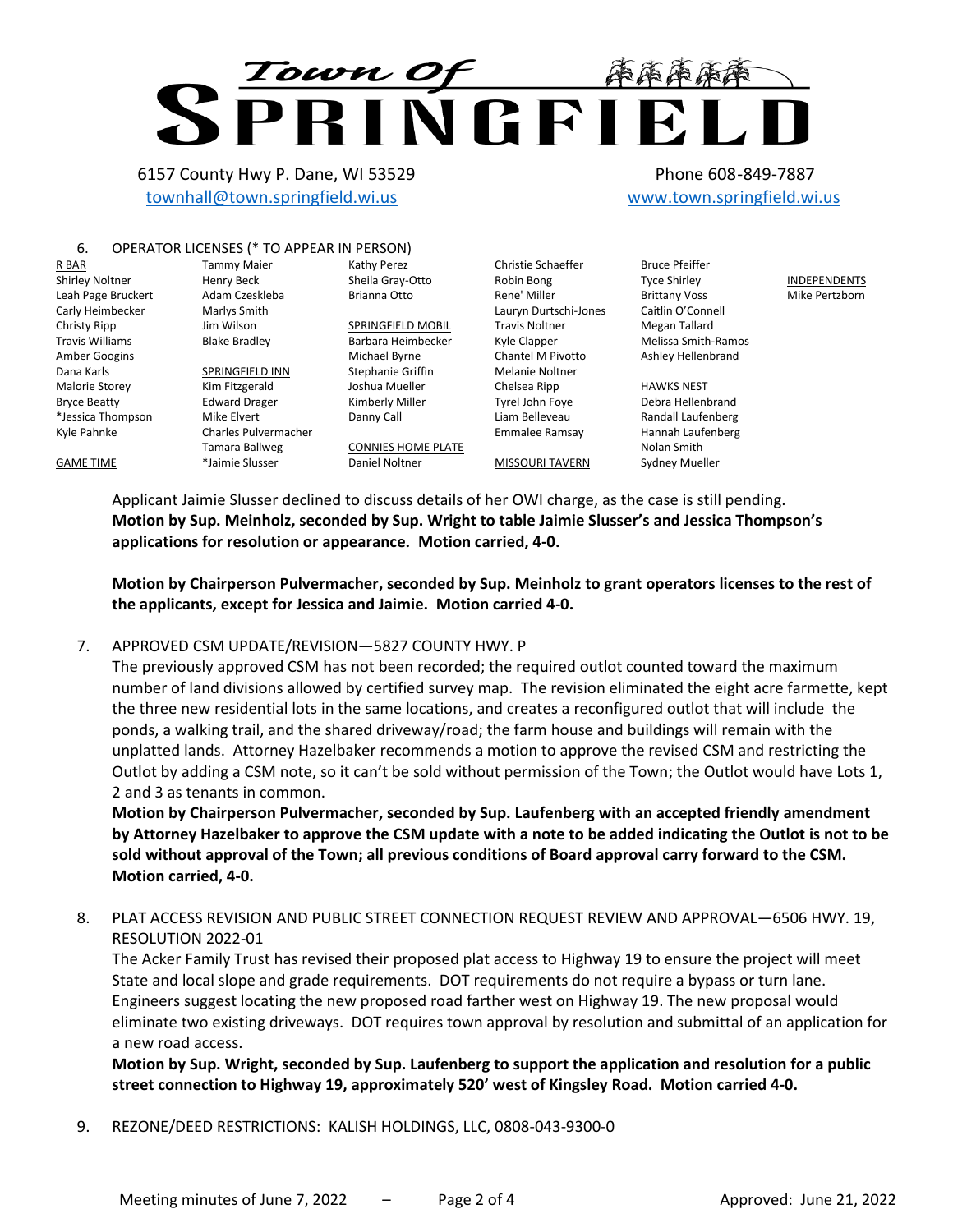The applicant is rezoning from Legacy zoning to Towns zoning. Rather than have the property restricted solely to his intended use, which impacts value of the property, the applicant would prefer to review all of the allowed uses in the new Commercial zoning and strike any specific uses the Town does not want allowed on the property. Attorney Hazelbaker will raise the need for a Business Park zoning district with Dane Towns' Zoning members.

**Motion by Chairperson Pulvermacher, seconded by Sup. Meinholz to allow Kalish Holdings LLC to seek to modify the current approved restrictions and sign the deed restriction without waiving his right to ask for modifications. Motion carried, 4-0.**

10. LIQUOR LICENSES: CONNIE'S HOME PLATE, MISSOURI TAVERN, SPRINGFIELD INN, R BAR, GAME TIME, HAWK'S NEST, & KELLEY'S MOBIL

**Motion by Sup. Laufenberg, seconded by Sup. Meinholz to approve all of the liquor licenses listed in Item #10. Motion carried, 4-0.**

- 11. CIGARETTE/TOBACCO LICENSE: KELLEY'S MOBIL **Motion by Chairperson Pulvermacher seconded by Sup. Meinholz to approve. Motion carried, 4-0.**
- 12. WEBSITE SOFTWARE AND DESIGN UPDATE

**Motion by Chairperson Pulvermacher seconded by Sup. Laufenberg to allow the Clerk to update the website software and design. Motion carried, 4-0.**

Hearing no objection, Chairperson Pulvermacher moved Items 14. Record Retention Policy for Recordings; 15. Municipal Court, and 16f. Property Maintenance Ordinance up on the agenda to discuss while Attorney Hazelbaker was present.

# 14. RECORD RETENTION POLICY FOR RECORDINGS **Motion by Chairperson Pulvermacher, seconded by Sup. Wright to rescind and amend the retention policy so it complies with State policy. Motion carried, 4-0.**

15. MUNICIPAL COURT

Staff will pursue information and potential acceptance into the Northeast Community Court and the newly forming court with the Towns of Middleton and Verona.

16f. OLD BUSINESS: PROPERTY MAINTENANCE ORDINANCE

Attorney Hazelbaker provided a draft ordinance he put together based on the version from the Plan Commission. The Board would like to discuss at their next meeting.

- 13. ROAD CONSTRUCTION BIDS REVIEW AND AWARDS: KICKABOO, WOODLAND, & HYER ROADS
	- a. Kickaboo cul de sac

# **Motion by Sup. Wright, seconded by Sup. Meinholz to go with the Olson Toon bid. Motion carried, 3-0; Sup. Laufenberg abstained.**

b. Woodland Drive – ditching, shouldering and culvert replacement

Patrolman Ripp reported that the County has new requirements that will likely increase seeding and restoration costs on projects in the future. Supervisors noted the difference in price between the low and second lowest bidder was roughly \$1,000 and that Clemens Contracting, the second lowest bidder was the contractor that did such a good job on the Whippoorwill cul de sac last year. Neither the town nor the town engineer have previously worked with the low bidding company. The Clerk reminded the board that not all projects have to be awarded to the lowest quote and prior experience with providers can be used in deciding the award. **Motion by Sup. Laufenberg, seconded by Sup. Meinholz to go with Clemens for the Woodland Drive project. Motion carried, 4-0.**

c. Hyer Road guardrail